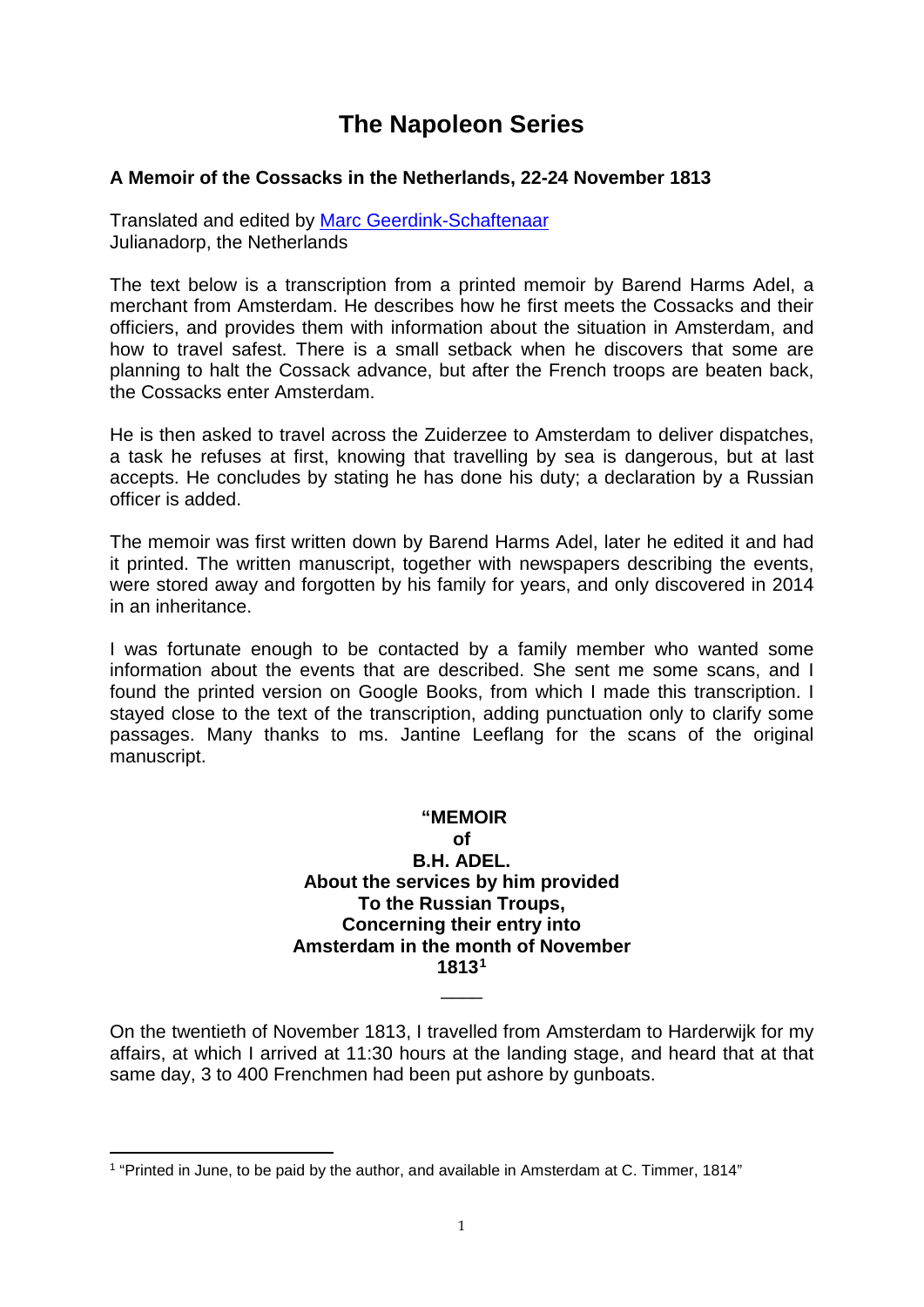I was worried when I heard of this, but arriving at Harderwijk at 12 o'clock, I noticed they had already left. I stayed the night there and travelled the next day to Putten, situated about two hours distance<sup>[2](#page-1-0)</sup> from Harderwijk, where I heard on the twentysecond in the morning at breakfast by express, coming from the last mentioned town, that our saviours, the Russian troops, had entered there on Monday at four o'clock.

This news delighted me, and therefore I pursued the goal of my travels, namely my business, for which I came here in the first place. – Next arrived at Putten a patrol of Russian Cossacks, which delighted me, and I hurried to offer my assistance to the best of my abilities. – These had not yet passed through, or there were already others that followed them, and soon after that came a large party of Russian Cossacks, among them was the Russian Major Markly<sup>3</sup>, in a coach drawn by four horses. I welcomed him when he stepped out of his coach, and he, not knowing me, asked if I was the mayor, which I denied; but I promised his Lordship I'd help him on his way, which I immediately did. When the Major heard that I was a merchant from Amsterdam, and that I had travelled from there only two days ago, he understood that I could give him the best information about the town, which indeed was so, and I did not refrain from his request, but told him everything I knew.

When he had received all the information he needed, he longed to be in Amsterdam, and urged me to tell him what was the best way to get there as soon as possible, to which I answered that travelling across the water was not an option, because too many gunships patrolled the Zuiderzee. And because it was too risky to try it, and the Major having a map, I therefore instructed him that travelling over land was the safest; taking the route from Putten to Nieuwkerk<sup>4</sup>, to Spakenburg, Zoesdijk<sup>[5](#page-1-3)</sup>, Hilversum, 's Graveland, Ankeveen and then to Amsterdam; to which the Major, taking heed, soon continued his travel to Nieuwkerk. I followed him soon after he left, when the mayor of Garderen<sup>[6](#page-1-4)</sup> followed me, having been to Putten, to which I had expressed my desire to be of help to the Russians; to which he asked me in reply why I hadn't stepped into the coach when they had offered me to do so; to which I requested the mayor to follow up on the coachman of the Major to ask him to reduce his speed, in order for me to catch up on the coach, for which I would cross the fields; but it was of no use, since they were already too far ahead.

I spoke to the mayor again at the inn "De Muis", one hour from Nieuwkerk on this side<sup>7</sup>, who informed me they were all far ahead, which caused me much grief; but the mayor comforted me by saying: "I will go to the mayor of Nieuwkerk, and I'm sure the Major will be there, I will make sure that you will talk to him."

 $\overline{a}$ 

<span id="page-1-0"></span><sup>2</sup> About 10 kilometres

<span id="page-1-1"></span><sup>3</sup> Major Marclay

<span id="page-1-2"></span><sup>4</sup> Nijkerk, Guelderland province

<span id="page-1-3"></span><sup>5</sup> Soestdijk, near Baarn, Utrecht province

<span id="page-1-4"></span><sup>6</sup> Garderen, today a small village between Amersfoort and Apeldoorn, Guelderland province

<span id="page-1-5"></span><sup>7</sup> The inn "De Muis" ["The Mouse"] was situated between Putten en Nijkerk, about 5 kilometres from Nijkerk.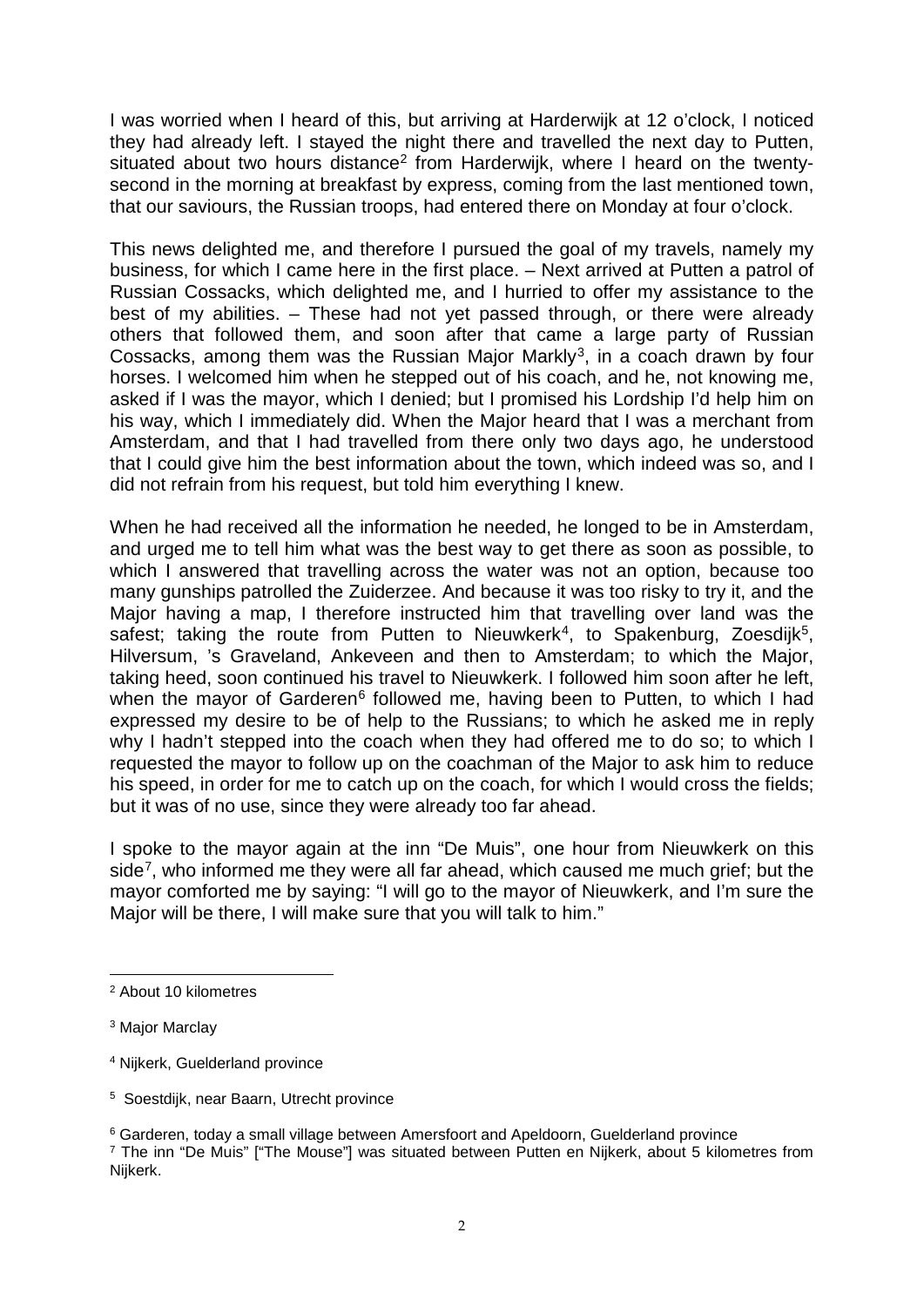I arrived that evening at six o'clock in Nieuwerk and went to the house of the mayor, and asked there for the mayor of Garderen, who came to me immediately and brought me to the room where the General and the Government<sup>[8](#page-2-0)</sup> were gathered.

The Major was in another room with a gentleman, and in his absence, I noticed two persons who were in my presence during my conversation with the mayor of Garderen, one being from Utrecht and the other from Amersfoort, who talked about the cossacks. Saying that these were at the Beek (a closed off place), that they were unable to go either forth or back, but had to travel along the same road, this being an excellent opportunity to reach their goal, that is to trick the Cossacks.

Upon hearing this, I waited for the Major to again enter the room; at which I touched his arm and left the room, and he followed me immediately; I informed him that they were plotting treason against him; requesting him to arm himself against it, which he promised and did by doubling the posts.

In the morning on Tuesday the twenty-third November 1813, this treason indeed came to pass; at half past three the battle near Amersfoort and Nieuwkerk was fought, in which some Frenchmen, soldiers and cossack horses were killed and some cossacks and horses were wounded. – After this, Major Markly retreated in the morning at five o'clock to Harderwijk, - getting up out of bed I saw the French again at the door of the mayor, at which I hurried to leave this place.

Next I reached at the inn "De Muis" where I had my breakfast; then the first patrol of Russian cossacks arrived there, and a quarter of an hour further they again got involved in a skirmish.

I resumed my travel by a farm road and arrived on the main road near the Alster mill, where an acquaintance of mine lived, whom I told everything that had happened; and staying there for a while, we realised we were standing between the French and the Cossacks, and since I had aimed my journey towards Harderwijk, but was unable to get there, I returned again through the fields to Putten and thus had to leave Major Markly. – I did not know what could happen at the time, and it ended well, - the Major drove the French away, arrived that same evening in Nieuwkerk, retook the same position, and continued his journey to Spakenburg, Soesdijk, Hilversum, 's Graveland, Ankeveen to Amsterdam, as I had instructed him the day before on the map. Aforementioned Major arrived Wednesday morning the twenty-fourth safely in Amsterdam with his subordinate Cossacks, and myself the twenty-third again in Putten, where everyone was embarrassed by the events at Nieuwkerk, but that evening another 300 Russian Cossacks arrived, a sight to which we were all very delighted, and I joined them also to instruct them and help them, since I had been acquainted there for several years.

Major Elsenwangen and his officers took up residence at one of my best friends, who were also told who I was and that I had just arrived from Amsterdam three days ago, and therefore could give them the best information about the situation in the town. – This I did not refuse, also because the Majors' interpreter asked me if I could take wit hme letter for the government in Amsterdam; which I gladly accepted; - an hour after

l

<span id="page-2-0"></span><sup>&</sup>lt;sup>8</sup> I have no idea which general and government he mentions here.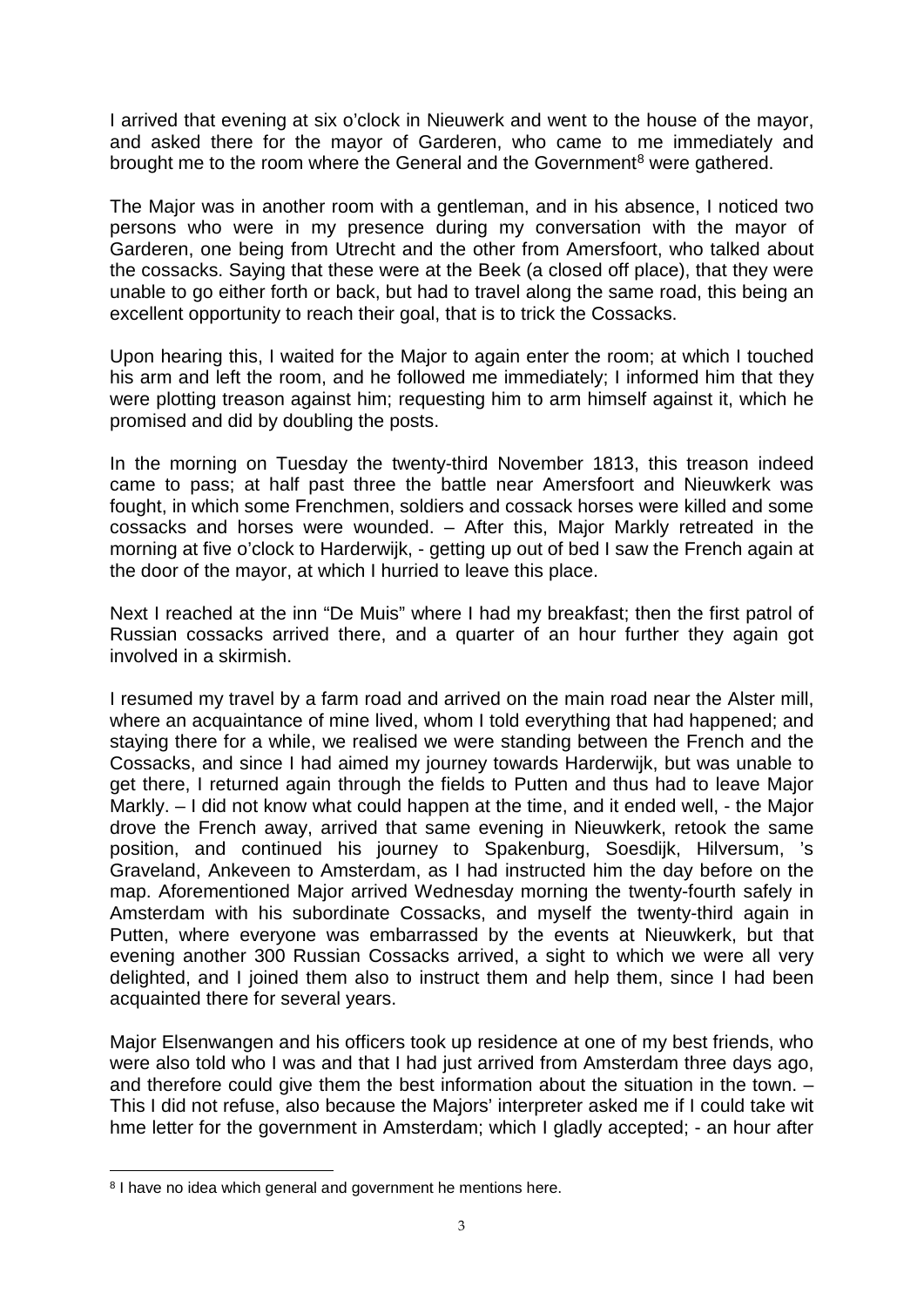that, at the house of the reverend Van Niel, I received the order to come to the Major, who asked me if I could join Baron Alexander von Zwehl and two Cossacks on a ship to Amsterdam; this I did not want, since there were a lot of gunboats crossing the Zuiderzee, and because that was very dangerous, I refused; - but the Major insisted, and described the danger in which the town was, saying: "Don't you have a wife and children? Are they worth nothing to you? I'm letting Baron Von Zwehl go with you, he dares it, and you wouldn't dare anything?" He thus convincing me, I told him: "I'll do it, here's my hand," to which he replied: "We need you."

I then said: "If you thus force me, then I have a request; that is, that you send a Cossack detachment to Utrecht and to Amersfoort, in order to scare General Molitor". – The Major accepted this proposition immediately, it was executed immediately and had its advantageous effect.

We resumed our journey, and were guided by a Cossack detachment from the front of the house of the Major to Harderwijk, where, having arrived at an outpost, the Baron Alexander von Zwehl and me entered alone, to find out if we could travel along with the ferryman Wynand van Buuren from there to Amsterdam; to which he objected; but his father convincing him, saying the town was in great danger, he accepted; and we were allowed to let the Cossacks, whom we had to leave outside, to come in; and we let them into the house of the ferryman's father until we departed, so as to keep everything a secret to the inhabitants of Harderwijk.

Thus we set sail and crossed the Zuiderzee safely, arriving at the Harderwijk landing stage; I then brought my fellow travellers to the house of the right honourable mr. Van der Hoop, President of the provisional government of the town of Amsterdam, and thus concluding I had done my duty to the fullest.

*Actum Amsterdam*

## BAREND HARMS ADEL"

## **Declaration to Mr. B.H. Adel, from major Elsenwangen[9](#page-3-0)**

## "*Copy Translation*.

## DECLARATION

To Mister B.H. Adel, merchant in Amsterdam, I declare that above mentioned Mister B.H. Adel, merchant in Amsterdam, has given me in Putten, Gelderland province, on the twentythird November 1813, some information about the situation in Amsterdam, from which he had travelled only three days earlier; and having requested him to deliver a letter from me to the government at Amsterdam, as well as to accompany Mister Baron Von Zwehl and two Cossacks on a ship from Harderwijk across the Zuiderzee to Amsterdam; and with his dispatches deliver them to the Government in Amsterdam to the benefit of that town, and assist them with whatever they needed.

l

<span id="page-3-0"></span><sup>&</sup>lt;sup>9</sup> This declaration was added to the printed edition.